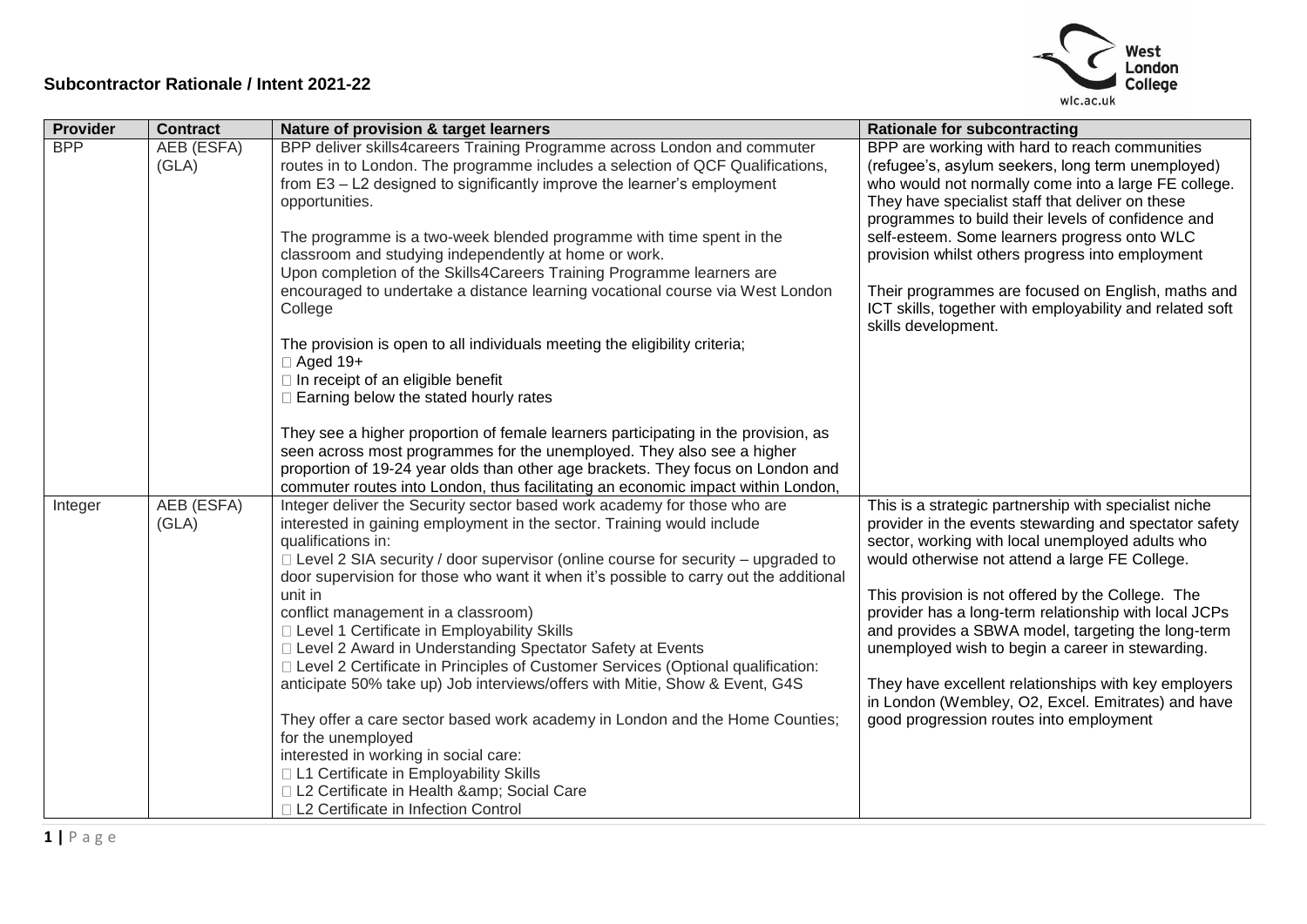|          |                     | □ L2 Certificate in Understanding Dignity Safeguarding                                                                                                                                                                                                                                                                                                                                                                                                                             |                                                                                                                                                                                                         |
|----------|---------------------|------------------------------------------------------------------------------------------------------------------------------------------------------------------------------------------------------------------------------------------------------------------------------------------------------------------------------------------------------------------------------------------------------------------------------------------------------------------------------------|---------------------------------------------------------------------------------------------------------------------------------------------------------------------------------------------------------|
|          |                     | Optional for all learners: the opportunity to gain English Maths functional skills<br>qualifications up to L1                                                                                                                                                                                                                                                                                                                                                                      |                                                                                                                                                                                                         |
|          |                     | The targeted learner is<br>$\Box$ aged 19+<br>□ unemployed and on a work related benefit<br>□ Residing in London, or in the non devolved regions of Luton, Beds, Berks,<br>Bucks, Herts, Essex, Kent, Surrey<br>□ Residing in Plymouth & South West (for 2 x security sector based work<br>academies)<br>$\Box$ Predominantly those with low or no prior attainment<br>□ Those, without experience or required qualifications, wishing to enter the<br>security or care industries |                                                                                                                                                                                                         |
| Chelsea  | <b>AEB</b><br>(GLA) | The Chelsea adult education programmes focus on the themes of employability,<br>technology and enterprise.                                                                                                                                                                                                                                                                                                                                                                         | This is a strategic partnership across the wider college<br>with a 16-18 football academy and enrichment                                                                                                |
|          |                     | The self-employment programme is aligned to the New Enterprise Allowance,<br>helping them to start their business.                                                                                                                                                                                                                                                                                                                                                                 | programme. The AEB contract will work exclusively<br>with local (West London) JCPs' to recruit adult<br>learners onto two specific programmes (Employability<br>and Enterprise).                        |
|          |                     | The employability programme uses a collaborative approach with employers. They<br>help deliver industry skills training and<br>real life business examples that benefit our learners.                                                                                                                                                                                                                                                                                              | These are learners who would not otherwise attend a<br>large FE college but are attracted to the Chelsea                                                                                                |
|          |                     | They engage learners (19+ unemployed adults who are in receipt of benefits) from<br>across London onto the adult learning programmes. We are more successful in<br>West London because of the close proximity of Stamford Bridge, which removes<br>transport barriers for many of the learners.                                                                                                                                                                                    | 'brand'. Learners will progress into jobs or develop<br>skills to set up their own businesses. Those on the<br>programme will have access to the Chelsea Business<br>Enterprise Club (Edge of the Box). |
|          |                     | They also deliver to learners who are earning less than £20,500. This aligns with<br>our commitment to building programmes for the hardest to reach or experiencing<br>barriers into education or employment.                                                                                                                                                                                                                                                                      |                                                                                                                                                                                                         |
|          |                     | Based on the college reports it has been identified that the average age of a<br>learner that we support is 41 years old, nearly 60% are female. The learners are<br>from a diverse group of backgrounds, which is representative of London.                                                                                                                                                                                                                                       |                                                                                                                                                                                                         |
| Learning | <b>AEB</b>          | LCG deliver vocational qualifications up to level 2 in an array of sector areas                                                                                                                                                                                                                                                                                                                                                                                                    | LCG delivers level 2 distance learning courses mostly                                                                                                                                                   |
| Curve    | (ESFA)              | including; Health & Social Care, Business Administration, Management, Childcare,<br>Employability, Digital and Security to employed and unemployed 19+ adults in<br>local non-devolved regions.                                                                                                                                                                                                                                                                                    | in healthcare and education. They have a national<br>delivery model, which includes multiple relationships<br>with [primary contract holders / primary providers] and<br>a contract in their own right. |
|          |                     | The delivery focuses on engaging individuals who:                                                                                                                                                                                                                                                                                                                                                                                                                                  |                                                                                                                                                                                                         |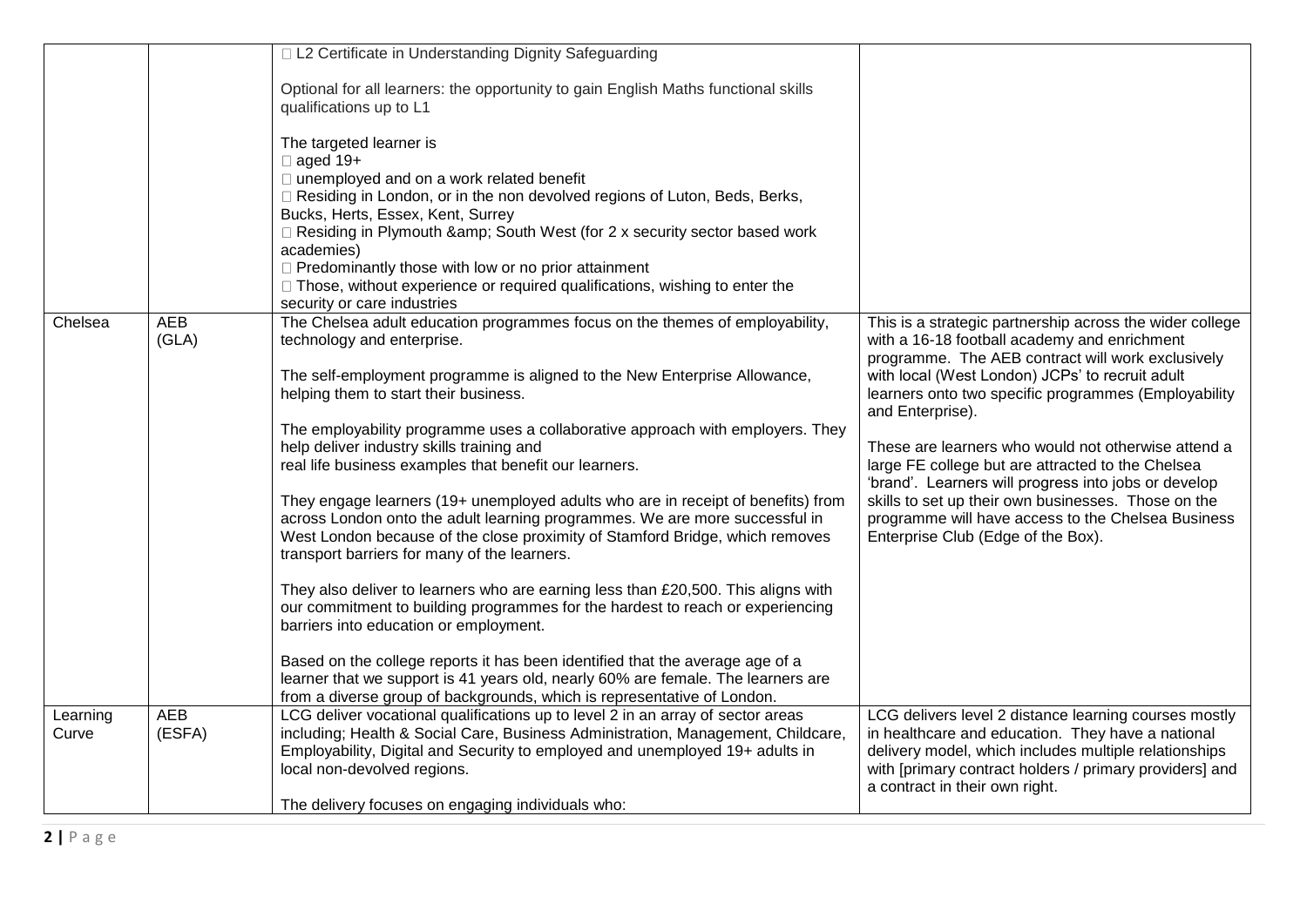|                              |                | • are disadvantaged in entering the labour market<br>• have additional learning needs<br>• have English, maths, ESOL needs<br>• are unemployed<br>• are under-employed / in work-poverty due to low level skills                                                                                                                                                                                                                                                                                                                                                                                                                                                                                                                                                                                       | Learning Curve are a strategic partner that works with<br>the college on wider aspects including an online<br>learning package on safeguarding for all full time<br>learners and a safeguarding app for all apprentices<br>Learning Curve are the market leaders in online and<br>distance learning provision and are very supportive in<br>developing the College's own provision.<br>Their offer compliments the College's own level 3<br>distance learning (loan funded) offer and provides<br>clear progression routes onto these programmes for<br>learners to advance their skills.                   |
|------------------------------|----------------|--------------------------------------------------------------------------------------------------------------------------------------------------------------------------------------------------------------------------------------------------------------------------------------------------------------------------------------------------------------------------------------------------------------------------------------------------------------------------------------------------------------------------------------------------------------------------------------------------------------------------------------------------------------------------------------------------------------------------------------------------------------------------------------------------------|-------------------------------------------------------------------------------------------------------------------------------------------------------------------------------------------------------------------------------------------------------------------------------------------------------------------------------------------------------------------------------------------------------------------------------------------------------------------------------------------------------------------------------------------------------------------------------------------------------------|
| <b>Bounce</b><br><b>Back</b> | AEB (GLA)      | Bounce Back are offering to deliver a L1 Painting & Decorating course (City &<br>Guilds) that will also include a CSCS course and Employment advice and<br>guidance.<br>This holistic approach will be ideal preparation for the World of Work. Through<br>Bounce Back's corporate engagement days, participants will meet professionals<br>from a variety of industries in order to develop their employability skills. There will<br>also be opportunities for learners to meet employers<br>within the Painting & Decorating industry.<br>They work with a range of learners our target demographic Ex-Offenders,<br>homeless, people at risk of offending and individual with lower than average<br>attainment levels on entry. Bounce Back is capable of recruiting across all London<br>boroughs | The relationship is part of the extension to the Mayor's<br>Construction Academy programme and is aimed at<br>increasing the number of hard to reach groups into the<br>construction sector, with a particular focus on ex-<br>offenders, those at risk of offending and the homeless.<br>They are locally based and operate actively in West<br>London, working with local authorities and Wormwood<br>Scrubs Prison in particular.<br>Participants from the Bounce Back programme will be<br>referred onto the College's pre-employment and<br>Apprenticeship programmes as a progression<br>opportunity. |
| Training<br><b>Byte Size</b> | Apprenticeship | Training Byte Size is a small specialist organisation that deliver the Associate<br>Project Manager (APM) exam. They have a flexible delivery method, including<br>online and in person and have an excellent reputation with employers for their<br>flexibility and customer service                                                                                                                                                                                                                                                                                                                                                                                                                                                                                                                  | The company can provide a bespoke and flexible<br>service to deliver the 5-day exam for the APM<br>apprenticeship. This is critical for employers who may<br>have to change their apprentice plans at the last<br>minute.<br>The different delivery methods also enables the<br>college to plan EPA preparation more effectively                                                                                                                                                                                                                                                                            |